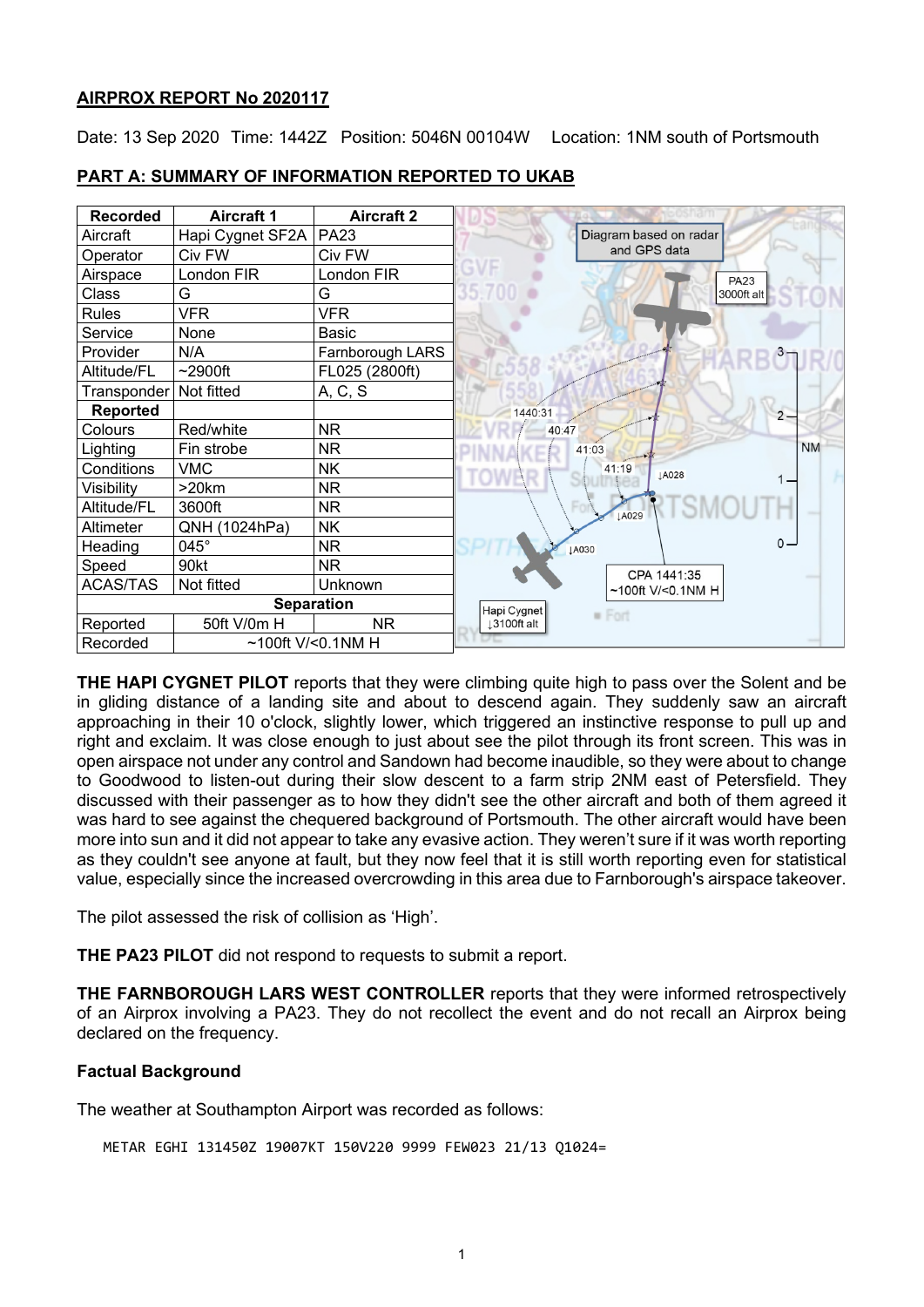# **Analysis and Investigation**

# **CAA ATSI**

An Airprox was reported by the pilot of a Hapi Cygnet with a PA23, whilst the Hapi Cygnet was approaching Portsmouth from the south-west. The Hapi Cygnet pilot was not receiving an Air Traffic Service and was in the process of changing from their departure frequency to monitoring the Goodwood frequency. The PA23 pilot was receiving a Basic Service from Farnborough LARS West. At **1440:30** the PA23 pilot reported approaching the Spinnaker Tower at Portsmouth and ready to change to Bembridge (Figure 1). (The Hapi Cygnet could not be positively identified on the radar replay.)

At the time the PA23 pilot made that transmission, a second aircraft was also transmitting, so neither was fully heard by the Farnborough controller who subsequently responded to the other aircraft's call first. The controller then had to deal with an aircraft which had entered the Farnborough controlled airspace without a clearance, and which was tracking towards the Odiham ATZ which was active with gliders (Figure 2).







At **1441:20** the controller called the PA23 pilot and acknowledged their request to leave the frequency. No Traffic Information was passed (Figure 3). CPA took place at **1441:35** (Figure 4).





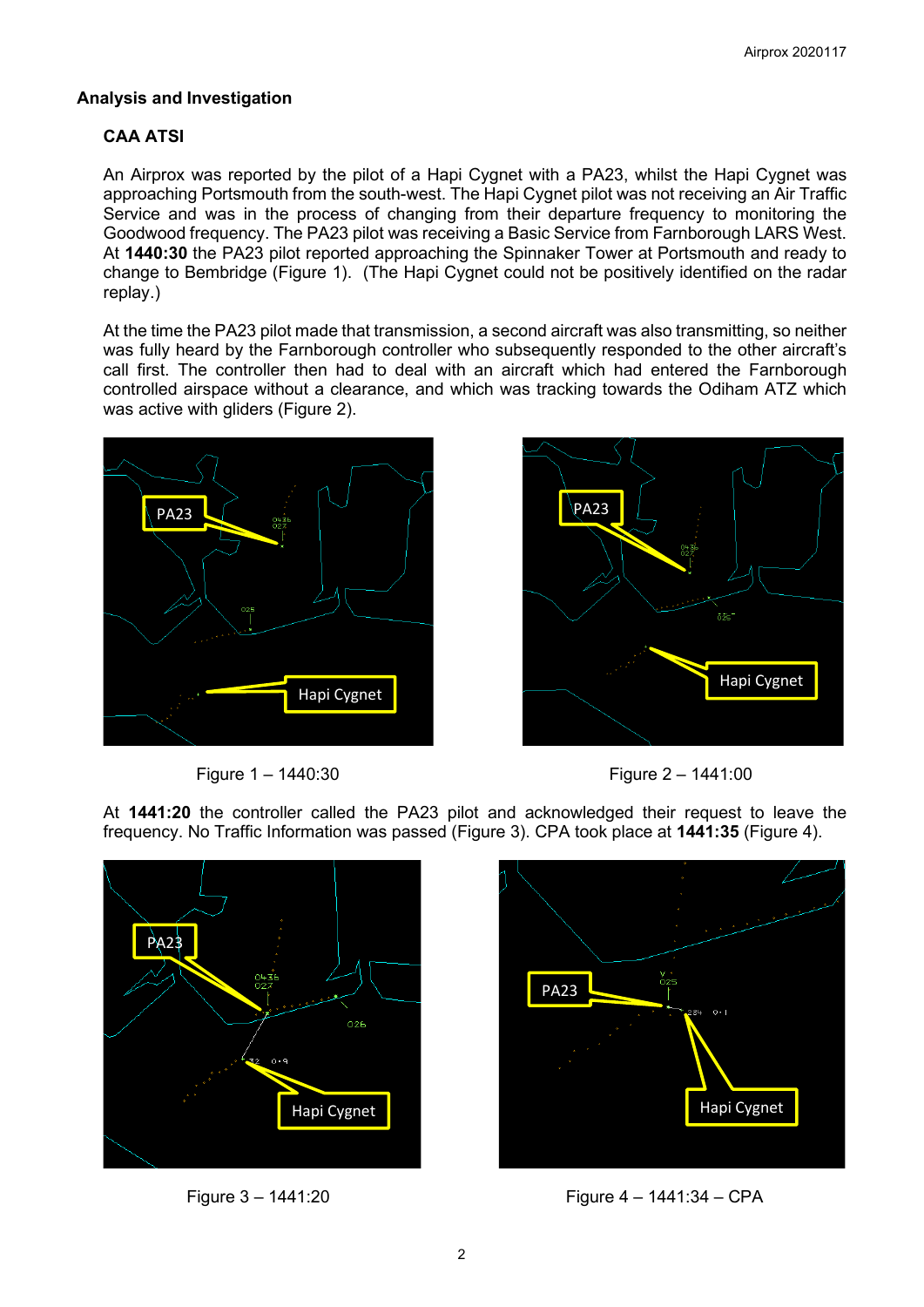The pilot of the Hapi Cygnet reported seeing the PA23 very late, and that they made an avoiding action climb and turn to the right. No report has been received from the pilot of the PA23.

The Farnborough controller was asked to file a report retrospectively. They were not aware of the incident as nothing was reported at the time, and so had no recollection of the situation. At the time of this report, no unit investigation has been received, although under EU 376/2014, the time period recommended (3 months) to complete that report has not yet expired.

The Airprox took place at the edge of, if not technically outside, Farnborough LARS West's area of responsibility. Farnborough LARS controllers are thorough in their scanning regime and are continuously looking for those aircraft in communications with them, by cross referencing squawks on the radar display with the electronic flight progress strips in front of them. As well as monitoring for potentially imminent airspace infringements, they are also watching for aircraft approaching the edge of their area of responsibility so that they may be transferred to a more appropriate frequency or cleared en-route. There is a risk of losing two-way communications with aircraft if they continue beyond these points.

On this occasion, when the PA23 was leaving the LARS area, the controller was dealing with an aircraft close-in to Farnborough which had entered Farnborough controlled airspace without a clearance and which was tracking towards the Odiham ATZ at a time when gliding activity was taking place at the airfield.

ATSI also noted that there was very little time for the controller to pass any Traffic Information (to any aircraft) during this period, as they were fully occupied with just dealing with the sheer volume of initial calls being made by pilots. For example, during the period 1426-1430, the RTF was continuous.

Although the radar sources used by ATSI in this report are also available to Farnborough controllers. the graphics taken from the radar replay in this report do not necessarily represent the picture displayed to the Farnborough controller, nor the orientation/range of their display, at the time.

ATSI wondered if it would have been more appropriate for the Hapi Cygnet pilot to have been monitoring the Farnborough LARS West frequency during their transit between Sandown and the final destination, rather than (or, if suitably equipped, in addition to) the Goodwood airfield's frequency. This would have possibly contributed to their situational awareness and, on this occasion, would have possibly warned them of the PA23 whose pilot had reported approaching the Spinnaker Tower a minute prior to CPA.

The Airprox took place in Class G airspace where ultimately, regardless of the ATS being provided, the pilots are responsible for collision avoidance.

# **UKAB Secretariat**

The Hapi Cygnet pilot furnished the UKAB with the GPS log file from their flight, thus permitting CPA to be measured using the altitude data from the GPS and the altitude and track data from the NATS radar replay. CPA was measured at ~100ft vertical separation (from the 2 different data sources) and <0.1NM horizontal separation (from the NATS radar replay).

The Hapi Cygnet and PA23 pilots shared an equal responsibility for collision avoidance and not to operate in such proximity to other aircraft as to create a collision hazard. [1](#page-2-0) If the incident geometry is considered as converging then the PA[2](#page-2-1)3 pilot was required to give way to the Hapi Cygnet. $^{\text{2}}$ 

<span id="page-2-0"></span><sup>1</sup> SERA.3205 Proximity.

<span id="page-2-1"></span><sup>&</sup>lt;sup>2</sup> SERA.3210 Right-of-way (c)(2) Converging.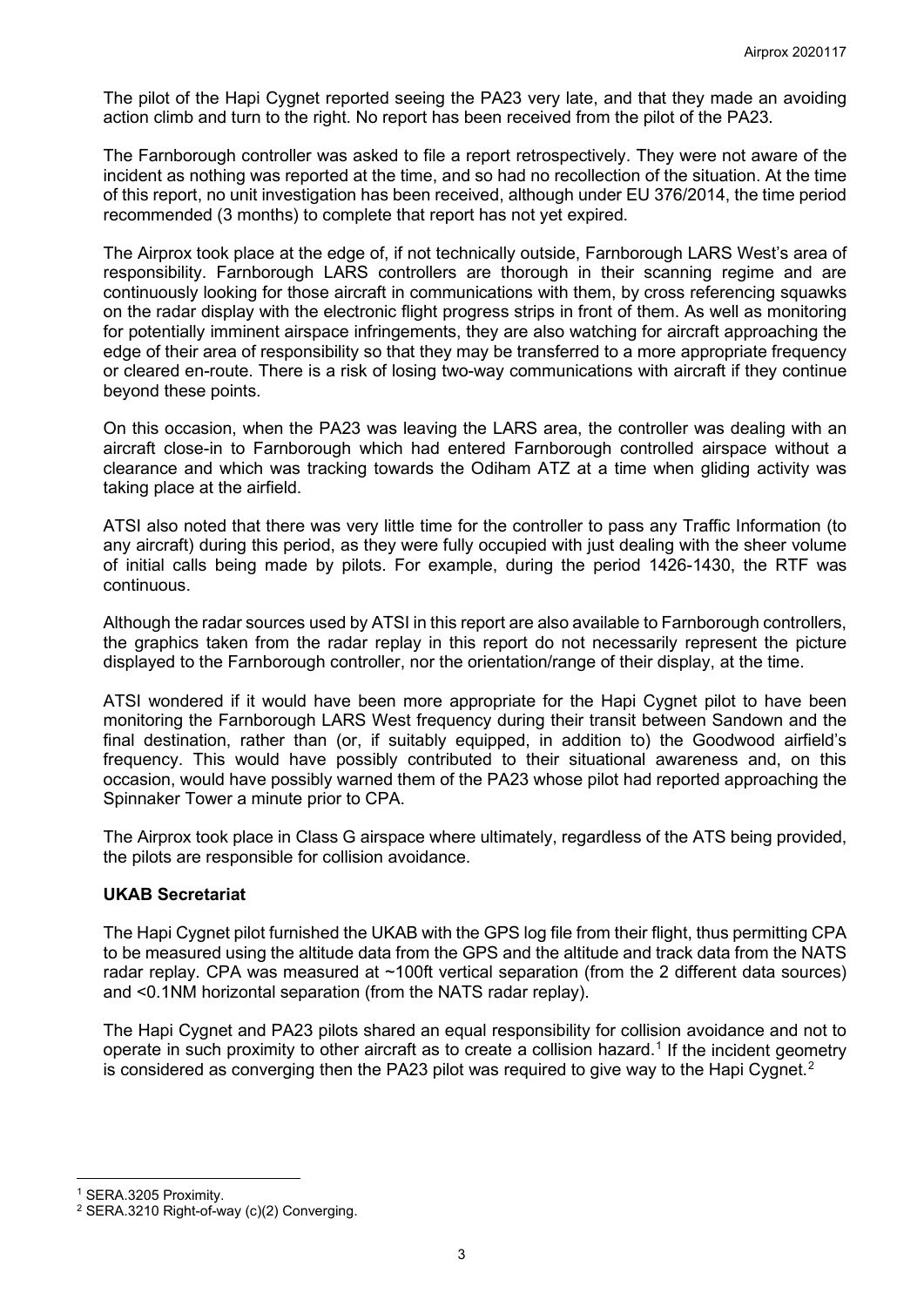## **Summary**

An Airprox was reported when a Hapi Cygnet SF2A and a PA23 flew into proximity 1NM south of Portsmouth at 1442Z on Sunday 13<sup>th</sup> September 2020. The Hapi Cygnet pilot was operating under VFR in VMC and not in receipt of an Air Traffic Service; the PA23 pilot was operating under VFR and in receipt of a Basic Service from Farnborough LARS West.

#### **PART B: SUMMARY OF THE BOARD'S DISCUSSIONS**

Information available consisted of reports from both pilots, radar photographs/video recordings, reports from the air traffic controllers involved and reports from the appropriate operating authorities. Relevant contributory factors mentioned during the Board's discussions are highlighted within the text in bold, with the numbers referring to the Contributory Factors table displayed in Part C.

Due to the exceptional circumstances presented by the coronavirus pandemic, this incident was assessed as part of a 'virtual' UK Airprox Board meeting where members provided a combination of written contributions and dial-in/VTC comments.

The Board first considered the actions of the Hapi Cygnet pilot and heard from a GA member that the Cygnet is a very basic GA aircraft and that the forward visibility from this aircraft can be quite limited. Members felt that the pilot may have been better served by listening-out on, or seeking a Service from, Farnborough. Had the pilot been on the same frequency as the PA23 pilot, members opined that this may have given them the opportunity to have at least heard the PA23 pilot's position report of approaching the Spinnaker Tower and then have noted that that placed their aircraft and the PA23 in proximity. That said, the Board acknowledged that this event took place on the very limit of the Farnborough LARS West area of responsibility and, given that the Cygnet pilot's radio had no longer been receiving audible transmissions from Sandown (to which the aircraft had been considerably closer), wondered if the radio that the Cygnet pilot had been using would have received transmissions from Farnborough. Nonetheless, members felt that the Cygnet pilot not being on the Farnborough frequency had contributed to the Airprox (**CF3**) and that this, in turn, had meant that the Cygnet pilot had not had any situational awareness of the presence of the PA23 (**CF4**). This led to the only remaining viable barrier to mid-air collision for the Cygnet pilot being the 'See and Avoid' barrier; the Board considered that, although the pilot had seen the PA23 in close proximity and had instinctively pulled up and right, this had not been in time to materially affect the separation and had effectively been a nonsighting of the PA23 (**CF6**).

Turning to the actions of the PA23 pilot, the Board was disappointed that they had not responded to any of the requests to submit a report. This hindered the Board's understanding of the event; in particular, the assignment of factors that contributed to the Airprox and the assessment of the efficacy of the barriers. Members therefore had to rely on the accounts from the Cygnet pilot and the Farnborough controller; consequently, there are likely to be some contributory factors and influences on barrier performance that the Board was unable to identify. That said, members felt that there had been enough information available to assess it as unlikely that the PA23 had had any situational awareness of the presence of the Hapi Cygnet (**CF4**), nor had they sighted the Cygnet in time to materially increase the separation between the two aircraft (**CF6**).

The Board then considered the actions of the Farnborough controller. Members quickly agreed that they had clearly been very busy with the volume of traffic and tasks of a higher priority to the controller than aircraft under a Basic Service. The Board noted that this Airprox had highlighted the limitations of a Basic Service in that the controller is not obliged to monitor aircraft under the terms of this type of Service (**CF1**) and that this, coupled with the fact that the PA23 had been and the very limits of the Farnborough LARS West area of responsibility and that the controller had been dealing with an airspace incursion (**CF2**), had probably led to the controller not noticing the approaching primary radar track.

Finally, members discussed the risk involved in this Airprox. Once again, without the PA23 pilot's perspective on the event it was impossible for the Board to understand whether or not they had actually sighted the Cygnet and had manoeuvred to increase separation. Members noted that there had been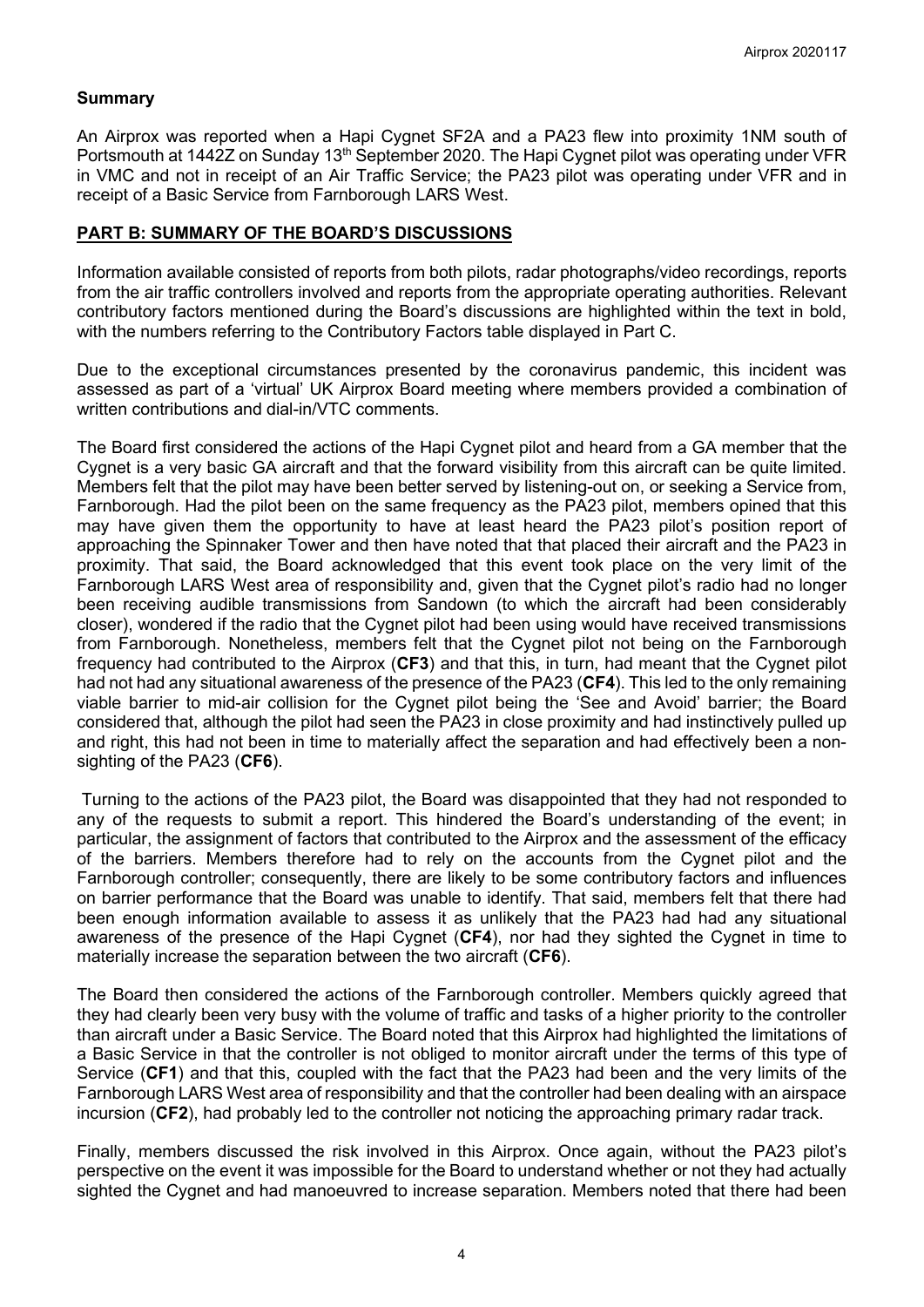no discernible change in track or altitude from the SSR trace of the PA23, and so surmised that its pilot had either seen the Cygnet too late to manoeuvre to increase the separation or had not seen the Cygnet at all. Members also considered that the Cygnet pilot, although having sighted the PA23, had not manoeuvred in time to materially affect the separation that had naturally existed. Consequently, the Board decided that safety had been much reduced, a degree of serendipity had contributed to the separation and that there had been a risk of collision between the two aircraft (**CF5**); accordingly, the Board assigned a Risk Category B to this event.

# **PART C: ASSESSMENT OF CONTRIBUTORY FACTORS AND RISK**

# Contributory Factors:

|           | 2020117                                                        |                                                                                             |                                                                     |  |  |  |  |  |  |
|-----------|----------------------------------------------------------------|---------------------------------------------------------------------------------------------|---------------------------------------------------------------------|--|--|--|--|--|--|
| <b>CF</b> | Factor                                                         | <b>Description</b>                                                                          | Amplification                                                       |  |  |  |  |  |  |
|           | <b>Ground Elements</b>                                         |                                                                                             |                                                                     |  |  |  |  |  |  |
|           | • Situational Awareness and Action                             |                                                                                             |                                                                     |  |  |  |  |  |  |
| 1         | Contextual                                                     | • ANS Flight Information Provision                                                          | Not required to monitor the aircraft under the agreed<br>service    |  |  |  |  |  |  |
| 2         | <b>Human Factors</b>                                           | • Distraction - Job Related                                                                 | Controller engaged in other tasks                                   |  |  |  |  |  |  |
|           | <b>Flight Elements</b>                                         |                                                                                             |                                                                     |  |  |  |  |  |  |
|           |                                                                | <b>• Tactical Planning and Execution</b>                                                    |                                                                     |  |  |  |  |  |  |
| 3         | <b>Human Factors</b>                                           | • Communications by Flight Crew with ANS                                                    | Pilot did not communicate with appropriate ATS<br>provider          |  |  |  |  |  |  |
|           | • Situational Awareness of the Conflicting Aircraft and Action |                                                                                             |                                                                     |  |  |  |  |  |  |
| 4         | Contextual                                                     | • Situational Awareness and Sensory Events                                                  | Pilot had no, late or only generic, Situational Awareness           |  |  |  |  |  |  |
|           | • See and Avoid                                                |                                                                                             |                                                                     |  |  |  |  |  |  |
| 5         | Contextual                                                     | • Near Airborne Collision with Aircraft, Balloon,<br>Dirigible or Other Piloted Air Vehicle | Piloted air vehicle                                                 |  |  |  |  |  |  |
| 6         | <b>Human Factors</b>                                           | • Monitoring of Other Aircraft                                                              | Non-sighting or effectively a non-sighting by one or both<br>pilots |  |  |  |  |  |  |

#### Degree of Risk: B

# Safety Barrier Assessment<sup>[3](#page-4-0)</sup>

In assessing the effectiveness of the safety barriers associated with this incident, the Board concluded that the key factors had been that:

# **Ground Elements:**

**Situational Awareness of the Confliction and Action** were assessed as **not used** because, although the Farnborough controller was not required to monitor the PA23 under the terms of the agreed Air Traffic Service, they were engaged in higher priority tasks and so could not have noticed the developing proximity of the 2 aircraft.

**Electronic Warning System Operation and Compliance** were assessed as **not used** because the event occurred outside the normal range of employment of Farnborough's STCA.

# **Flight Elements:**

**Tactical Planning and Execution** was assessed as **partially effective** because the Hapi Cygnet pilot chose not to listen to the Farnborough LARS frequency, which may have permitted them to have heard the PA23 pilot's position report.

<span id="page-4-0"></span><sup>&</sup>lt;sup>3</sup> The UK Airprox Board scheme for assessing the Availability, Functionality and Effectiveness of safety barriers can be found on the [UKAB Website.](http://www.airproxboard.org.uk/Learn-more/Airprox-Barrier-Assessment/)